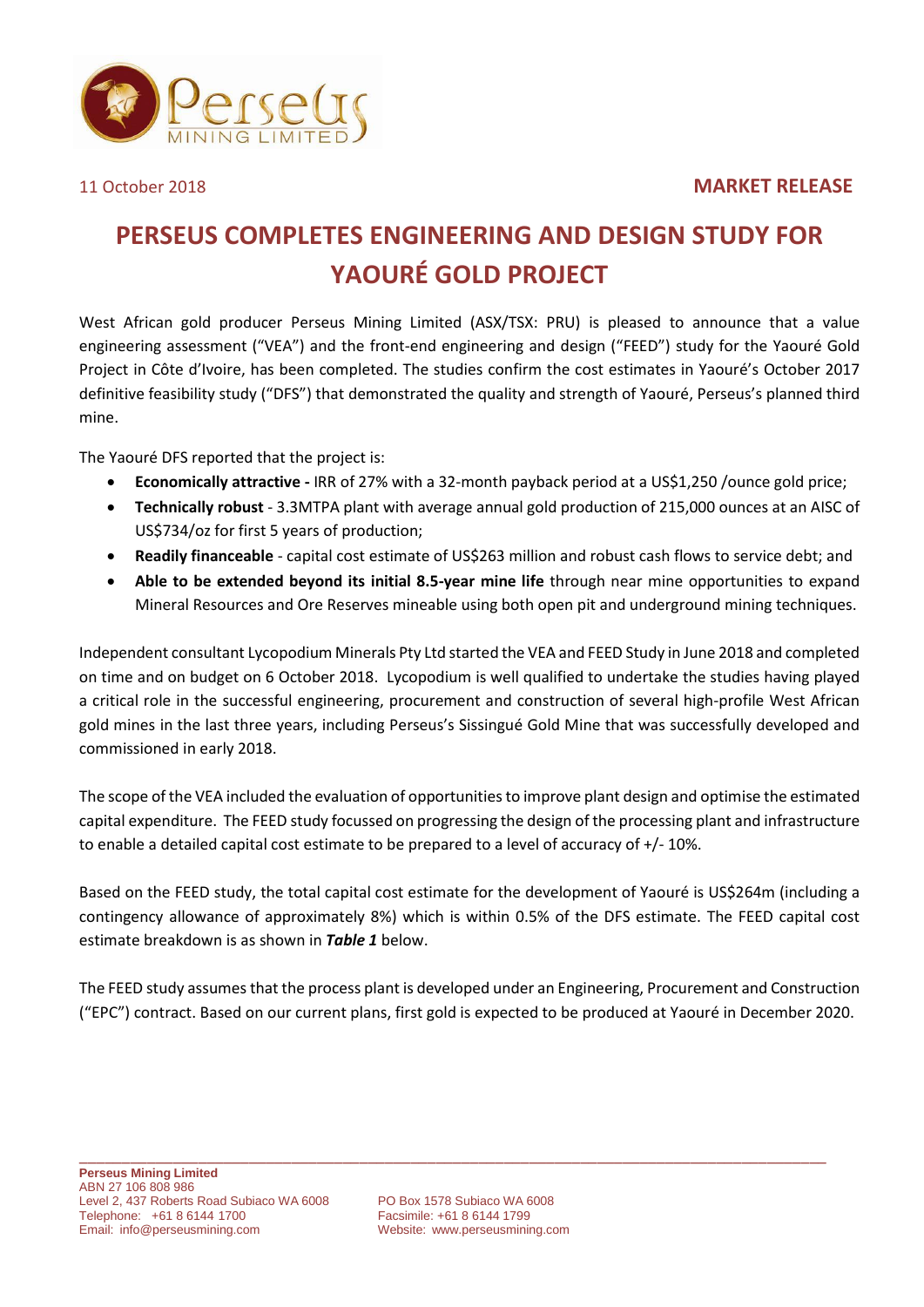

| <b>Component</b>             | <b>DFS Capital Cost</b> | <b>FEED Study Capital</b> | Variance |
|------------------------------|-------------------------|---------------------------|----------|
|                              | <b>Estimate</b>         | <b>Cost Estimate</b>      |          |
| <b>Distributables</b>        | 29.4                    | 28.8                      | (0.6)    |
| Process Plant                | 77.2                    | 75.2                      | (2.0)    |
| <b>Reagents and Services</b> | 11.3                    | 11.5                      | 0.2      |
| Infrastructure               | 54.0                    | 59.5                      | 5.5      |
| Sub-total                    | 171.9                   | 175.0                     | 3.1      |
| Mining                       | 18.1                    | 18.2                      | 0.1      |
| Management                   | 19.6                    | 18.6                      | (1.0)    |
| <b>Owners Costs</b>          | 53.1                    | 52.1                      | (1.0)    |
| Sub-total                    | 90.8                    | 88.9                      | (0.9)    |
| <b>Total</b>                 | 262.7                   | 263.9                     | 1.2      |

Note: All dollar amounts are expressed in US dollar millions based on prices and conditions current at the September quarter, 2018.

## *Managing Director Jeff Quartermaine Comments:*

*"The completion of the FEED study is an important milestone on the path to delivering Yaouré, our third gold mine. The FEED study was completed on schedule and on budget and has delivered a satisfactory outcome with the capital cost less than 0.5% greater than the cost originally estimated in the Yaouré DFS.*

*With this estimate now in hand we can confidently advance the implementation of our finance plan which involves the deployment of a debt funding package to complement a combination of existing cash reserves and expected future cash flow from our two existing operations – both of which are performing in line with internal expectations and contributing to a steady build in our net cash reserves."*

For further information, please contact:

| <b>CEO &amp; Managing Director:</b> | Jeff Quartermaine at telephone +61 8 6144 1700 or email<br>jeff.quartermaine@perseusmining.com;        |
|-------------------------------------|--------------------------------------------------------------------------------------------------------|
| Group General Manager - BD & IR:    | Andrew Grove at telephone +61 8 6144 1700 or email<br>andrew.grove@perseusmining.com                   |
| <b>Media Relations:</b>             | Nathan Ryan at telephone +61 4 20 582 887 or email<br>nathan.ryan@nwrcommunications.com.au (Melbourne) |

*Competent Person Statement: All production targets for the Yaouré Gold Project referred to in this report are underpinned by estimated Ore Reserves which have been prepared by competent persons in accordance with the requirements of the JORC Code. The information in this report in relation to Yaouré Mineral Resource and Ore Reserve estimates was first reported by the Company in compliance with the JORC Code 2012 and NI43-101 in a market announcement on 3 November 2017. The Company confirms that all material assumptions underpinning those estimates and the production targets, or the forecast financial information derived therefrom, in that market release continue to apply and have not materially changed. The Company further confirms that material assumptions underpinning the estimates of Ore Reserves described in "Technical Report — Yaouré Gold Project, Côte d'Ivoire" dated 18 December 2017 continue to apply.*